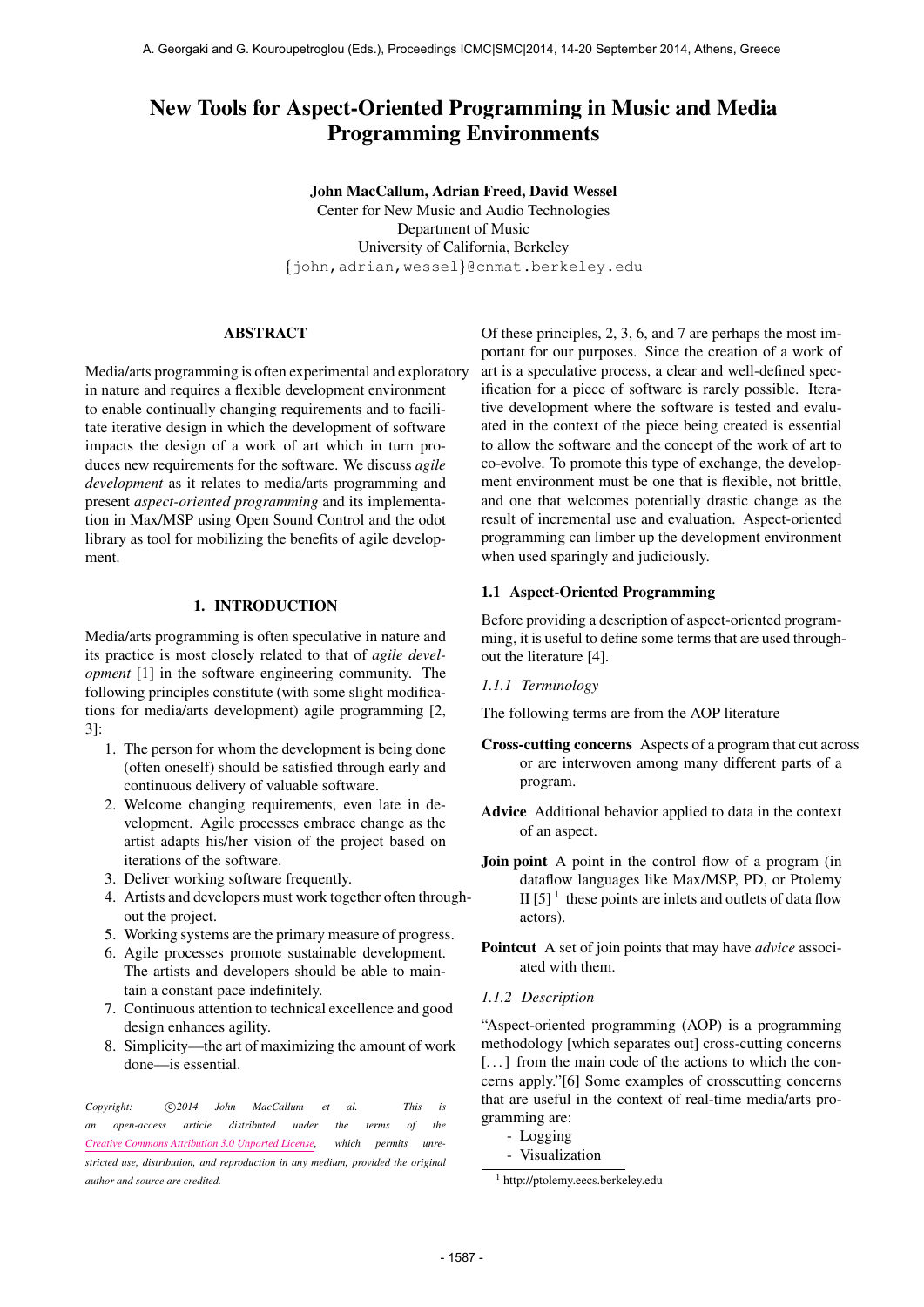- Structural analysis
- Commentary
- Scaffolding
- Stream capture
- Performance profiling
- Debugging, printing and tracing
- Input/Output validation and assertion
- Dynamic code injection without modifying existing (possibly running) code

Most modules in a complex program will need some of the features itemized above at some point in the development process. AOP enables those elements of the program to be injected when necessary and easily removed when they are no longer needed without modifying the code to which they are applied. AOP frees programmers from the need to foresee functionality and, often obviates the need for programmers to revisit code to extend or modify its behavior. By providing each Max abstraction with the proper hooks, we can quickly and unobtrusively add additional behavior ("advice") at various points in the program ("join points") without modifying existing code. Further, AOP obviates the need to remember a number of ad hoc systems for mundane functionality such as printing to the Max window.

# 2. SIMPLE EXAMPLE



(a) Max abstraction

(b) Max abstraction with hooks

Figure 1: On the left, we see the typical dataflow through an abstraction in Max. On the right, the use of o.in and o.out to forward incoming and outgoing data to aspects.

In figure 1a, we see the skeleton of a module in Max, while in figure 1b o.in and o.out provide join points where advice can be applied. Data enters a module and is forwarded by o.in to o.aspect.receive where advice is applied. After processing, it is sent back *to where it came from*, in this case o.in, by o.aspect.receive. o.in then forwards the (possibly modified) data to the body of the Max abstraction. o.out behaves identically to o.in with the exception of its contextual information.

# 3. APPLICATIONS

As programs grow in complexity, the need to understand what is going on inside of submodules nested deep in the patcher hierarchy can present serious difficulties. For example, we may suspect that something is going wrong in an abstraction and wish to see the values that are being sent into it as a way to determine whether the problem occurs inside or outside the abstraction. This requires one of two things: *a*) modification to the existing patch which carries with it the loss of any stored internal state and the potential of introducing new bugs or behavior that can impede the search for the bug, or *b*) foresight during the initial implementation of the patch resulting in debugging components that will aid in our current situation.The former is cumbersome, and the latter, when generalized to all types of debugging situations, requires the kind of forward thinking design that is particularly difficult in dynamic and speculative work.

One of the tenets of AOP is that the programmer should be oblivious to future aspects that may be applied at a later date, obviating the need for the programmer in our example to predict future debugging situations. One must still ensure that each inlet and outlet of the abstraction is connected to an o.in or o.out, but assuming those hooks are in place, the input to a patch may be produced as follows (see figure 2).

- 1. Create a new patch and instantiate o.aspect.receive.
- 2. Filter the stream of bundles based on the port type (and possibly other contextual information).
- 3. Display the data in an appropriate way if it matches the contextual criteria.
- 4. When the visualization is no longer necessary, save the aspect in case it may be useful in the future, and simply close the window. If it becomes useful again, reopen it.

o.aspect.receive o.if /o\_port/type == \"inlet\" o.route /o aspect joinpoint /o port /o inlet /o outlet o.print



#### 4. MAX/MSP IMPLEMENTATION

The implementation of AOP in Max that we introduce here makes use of Open Sound Control [7] as a rich, composite data type, and the odot library [8] for providing contextual information and high-level processing of OSC data. AOP is implemented in Max using a pair of Max "abstractions" or *shims* called o.in and o.out which are placed immediately after and before each inlet and outlet in a module, respectively. o.in and o.out are thin wrappers around o.port which collects contextual information from its environment such as the name of the module it is in and the name of the parent patch, as well as the arguments to those patches. This data is added to the OSC bundle along with a "return address" and sent, using Max's built-in "send" object, to the global location "o.aspect", i.e., [send o.aspect].

We provide two additional abstractions that aid in writing aspects: o.aspect.receive which simply wraps [receive o.aspect], and o.aspect.send which uses the "return address" to set the forward object to send to that location (see figure 3).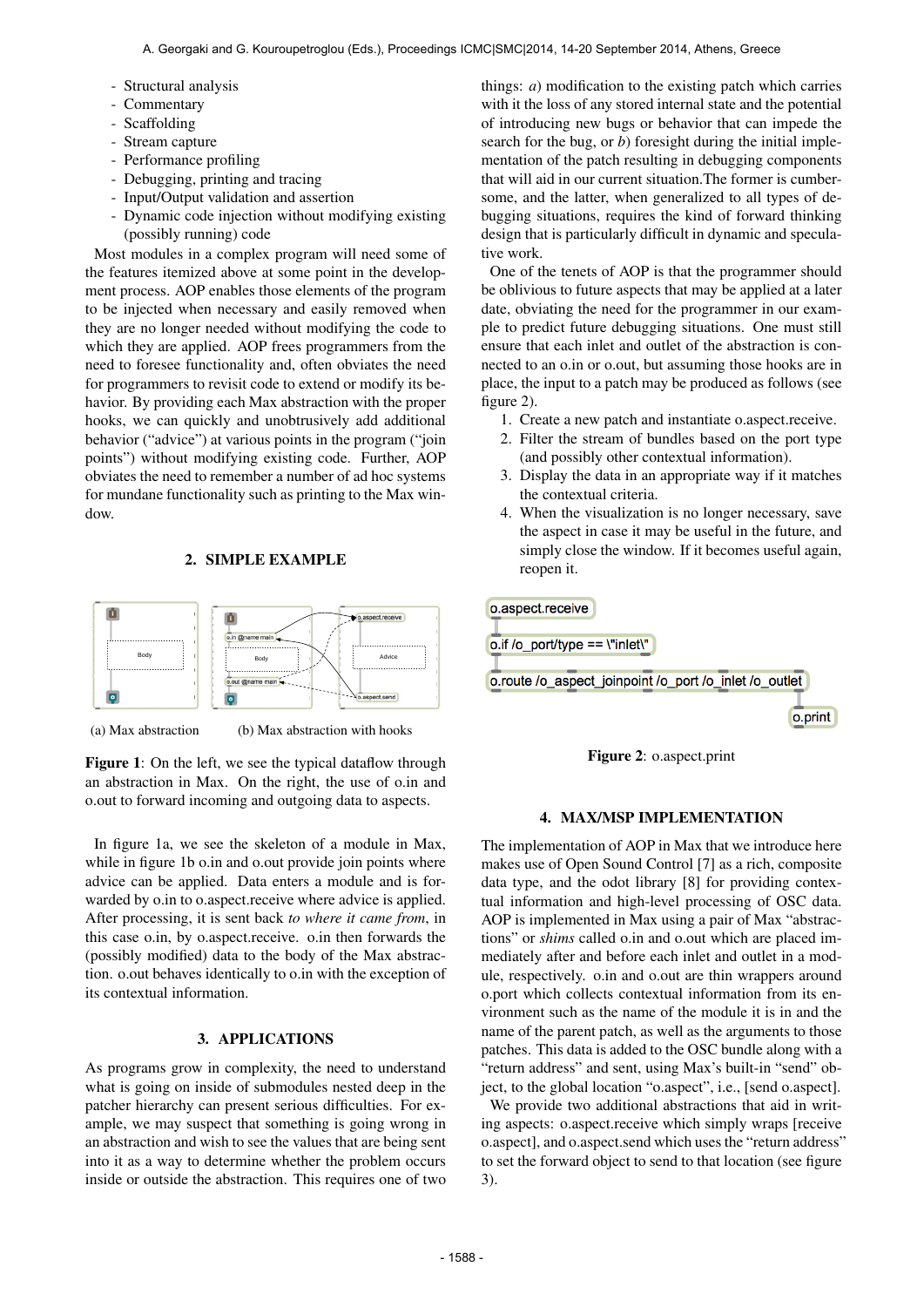

Figure 3: o.aspect.send

To create an aspect, one builds a Max/MSP patch and instantiates o.aspect.receive and o.aspect.send (both with no arguments). o.aspect.receive will produce all messages sent to the location "o.aspect". The bundle can then be processed according to the advice that this particular aspect provides. Certain aspects may choose to inject data into the bundle (e.g., profiling data) in which case the aspect should send the modified bundle back using o.aspect.send. If no modifications are made, this step may be skipped and a copy of the original bundle will be produced after the join point.

The following sections describe the implementation of o.port and o.aspect.joinpoint.

#### 4.1 o.port



Figure 4: o.aspect.port

o.port (see figure 4) is responsible for gathering contextual information about its environment, blending it into the bundle, passing it to o.aspect.joinpoint, and outputting the result. o.port is a general mechanism that makes use of o.aspect.joinpoint and also serves as the location for implementing other hooks to extend the functionality of a module.

The following enumerated items correspond to those in figure 4.

- 1. OSC bundles are processed and all other non-OSC data is simply passed through untouched.
- 2. The port type, "inlet" or "outlet", is bound to /o port/type and blended into the incoming OSC stream.
- 3. The context information for this port is blended into the incoming OSC stream.
- 4. The bundle is passed to the join point.
- 5. All contextual information is stripped off before outputting.

#### 4.2 o.aspect.joinpoint



Figure 5: o.aspect.joinpoint

o.aspect.joinpoint (see figure 5) is responsible for dispatching incoming OSC bundles to any pointcuts that may be instantiated. If no pointcuts are in place, a copy of the bundle is simply passed through unchanged.

The following enumerated items correspond to those in figure 5.

- 1. OSC bundles are processed and all other non-OSC data is simply passed through untouched.
- 2. A copy of the incoming bundle is stored in o.collect. This will be sent out as is if no data is returned, or a union operation will be performed producing a bundle containing the original data and any data added by any aspects. After the bundle is passed to o.collect, it is processed by the following steps.
- 3. A "return address" is created using the unique numerical id created using the "0" lexical substitution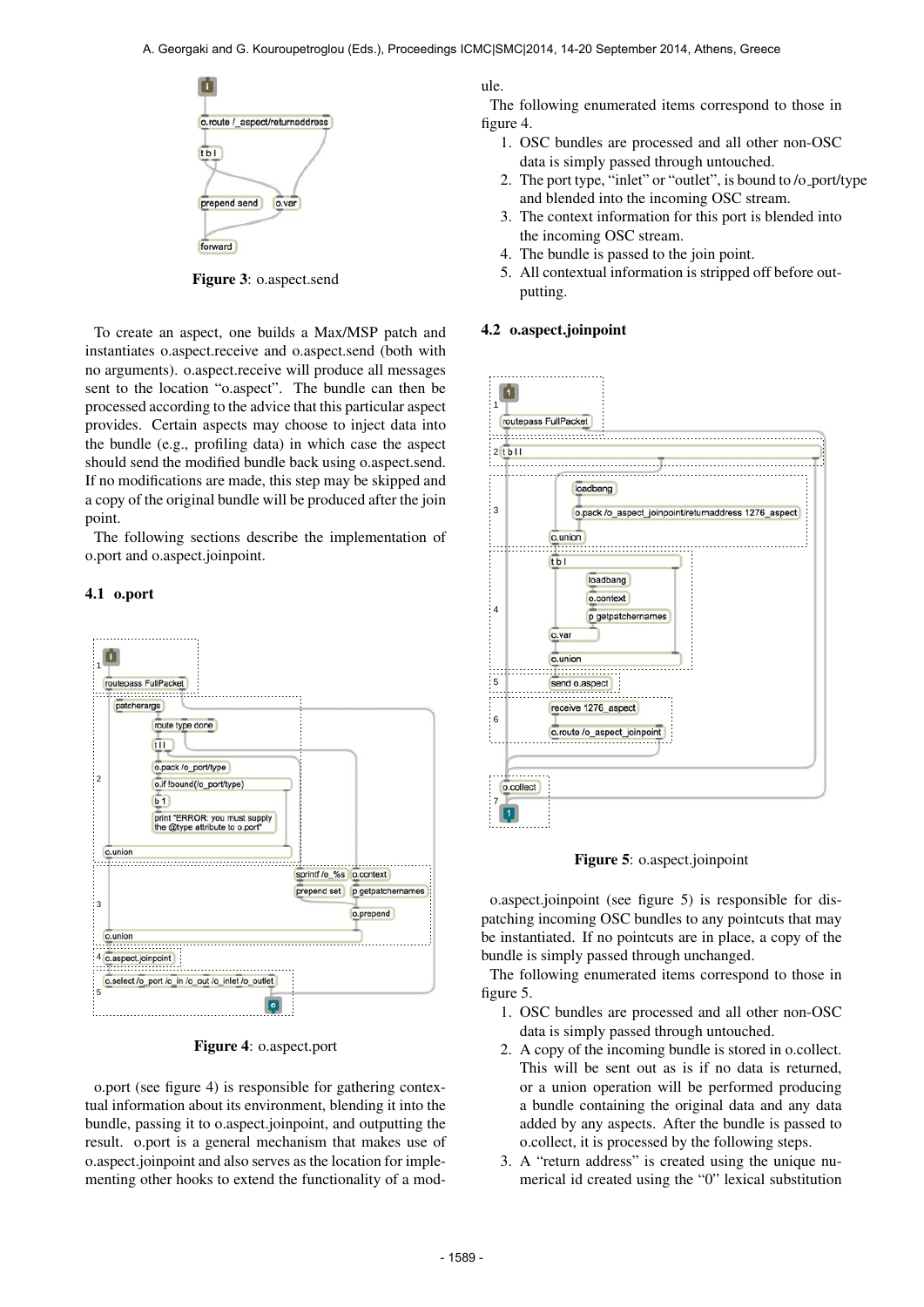variable and blended into the OSC bundle.

- 4. Contextual information is generated using o.context and blended into the OSC bundle.
- 5. The bundle is sent to the named global location "o.aspect".
- 6. If a bundle is received here, the "return address" is removed and it is sent to o.collect which will combine it with the original.

# 5. A MORE DETAILED EXAMPLE



Figure 6: A granular synthesizer that chooses the frequency of each grain from a spectrum produced by sigmund∼ using the amplitudes of each frequency component as a probability distribution.

In this section, we use the implementation of a granular synthesizer to discuss the use of aspects in the development process. The granular synthesizer, seen in figure 6, consists of two parts: code that chooses the frequency of a grain, and the code to sonify the grain. In this example, we take the spectral output of Miller Puckette's sigmund∼ external  $2$  and choose frequencies at random from it using the amplitudes as probabilities. This ensures that more grains will be set to those components that had a greater amplitude in the spectrum. The sonification can be done with any suitable polyphonic synthesizer—in our case, we use a simple enveloped sine wave. The following is a description of each component of figure 6.

- 1. Encapsulated logic for playback of sound files with groove∼.
- 2. Capture output from sigmund∼ and encode as OSC.
- 3. Drive the granular synthesizer with a clock independent of the rate of output of sigmund∼.
- 4. Choose a random frequency from the spectrum using the amplitudes as a (categorical) probability distribution.
- 5. Sonify a grain at the chosen frequency.





The module called spec-sample draws a random sample from the spectrum and is implemented as follows (see figure 7).

- 1. Inlet with o.in.
- 2. Store a copy of the bundle in order to blend derived data into it.
- 3. Extract the list of amplitudes.
- 4. Treat the list of amplitudes as a probability mass function, convert it to a cumulative distribution function, and draw a random sample from it.
- 5. Assign the frequency corresponding to the random index to the address /freq.
- 6. Output the bundle, passing through o.out first.

# 5.1 Visualization

While developing this granular synthesizer, we may want to visualize its output. Normally, we would patch something together in the main patch, however, such ad hoc work is often discarded when not needed in order to clean the patch up and optimize it for efficiency. AOP can assist here as seen in figure 8. We instantiate o.aspect.receive and filter any incoming OSC data by looking specifically for bundles that come from outlets and are sent from modules called "spec-vis". We then interleave the frequencies and amplitudes for display with resdisplay  $3$  and display the data bound to /freq using multislider.

### 5.2 Extension and Experimentation

We may wish to add additional behavior to our program, for example, spectral smearing which we could implement

<sup>2</sup> [http://crca-archive.ucsd.edu/ tapel/software.html](http://crca-archive.ucsd.edu/~tapel/software.html)

<sup>3</sup> <http://cnmat.berkeley.edu/downloads>